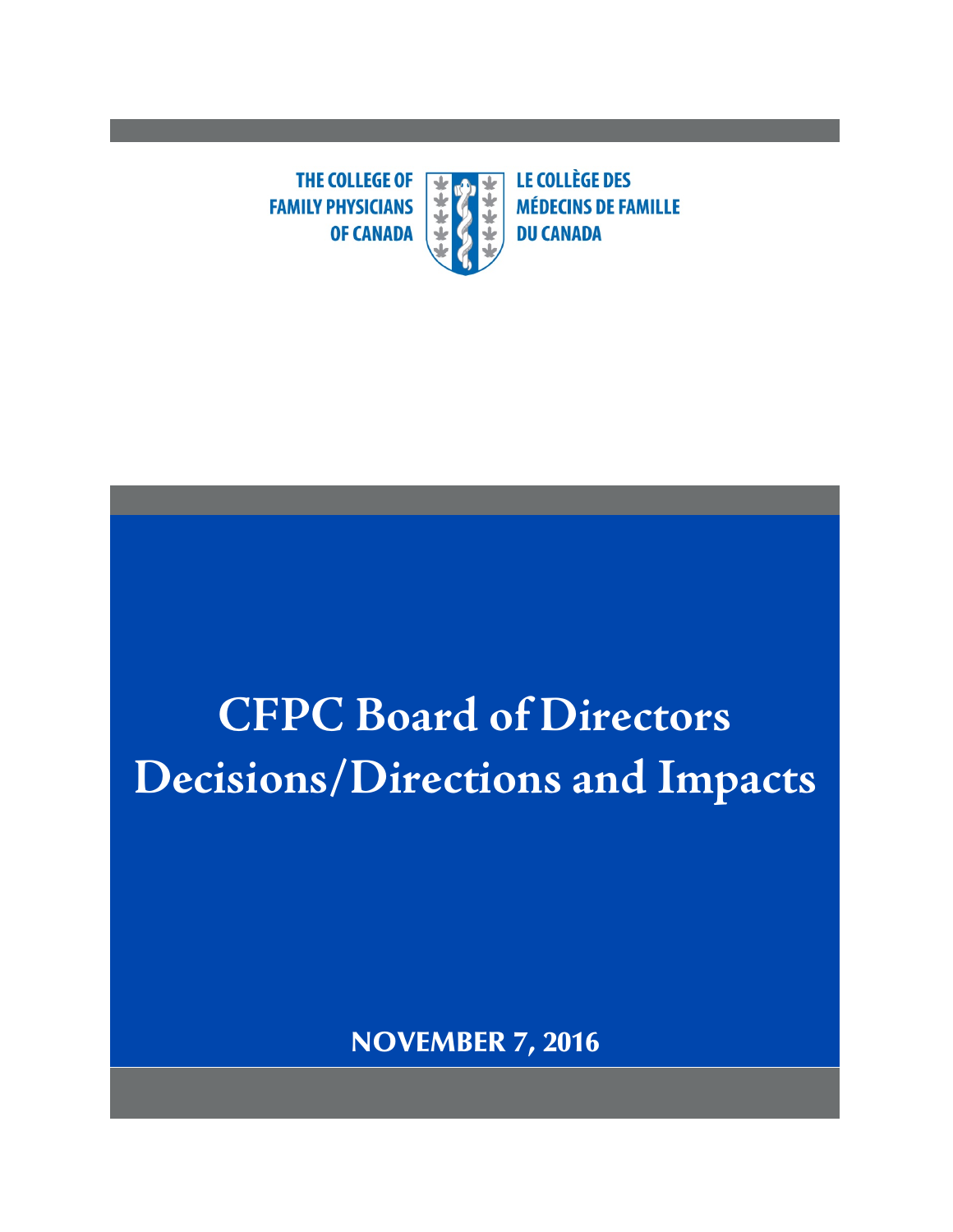# STRATEGIC THEME 4: **PROVIDING THE ORGANIZATIONAL CAPACITY TO MEET OUR STRATEGIC GOALS AND OBJECTIVES**

## *The CFPC's 2015–2016 audited statement of revenue*

The audited financial statements for the 12-month period ending on May 31, 2016, have been accepted.

#### AUDITED FINANCIAL STATEMENTS

**THAT** the Audited Financial Statements for the CFPC for the twelve month period from 1 June 2015 to 31 May 2016 and for the CFPC Employees' Pension Plan for the twelve month period from 1 June 2015 to 31 May 2016, be approved.

## *Updates to the CFPC's reserve fund policy*

An education initiative reserve will be established with no minimum balance required, and a research initiative reserve will be established with no minimum balance required.

#### RESERVE POLICY

**THAT** the revisions to the Reserve Policy be approved, which will include the following:

- 1. Education Initiatives Reserve with no minimum balance be established.
- 2. Research Initiatives Reserve with no minimum balance be established.

**FURTHER THAT** the reserve adjustments as recommended by the Finance and Audit Committee be approved.

## *The CFPC's purchasing policy*

The CFPC is introducing a purchasing policy to ensure accountability, ethical practices, transparency, risk management and quality service delivery.

#### PURCHASING POLICY

**THAT** the Purchasing Policy be approved in principle.

## *The CFPC's pension plan and statement of investment*

The following pension plan policies as outlined below, have been accepted and will not be undergoing revisions.

#### POLICIES

**THAT** the following policies be accepted as not requiring revisions:

- Capitalization Policy
- Defined Benefit Pension Funding Policy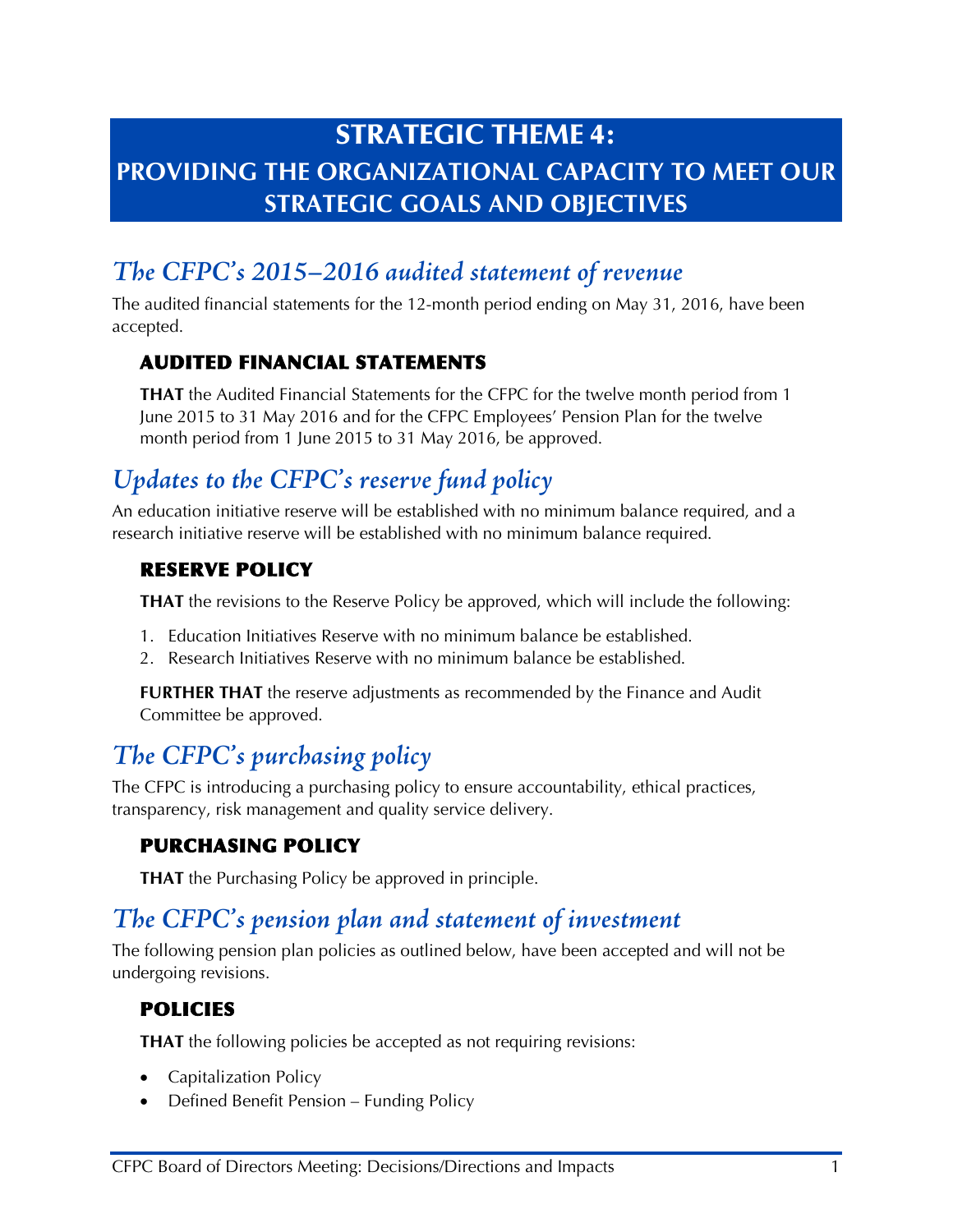- All Pension Plans Governance Structure
- All Pension Plans Statement of Investment Principles and Policy
- All Pension Plans Record Management and Retention
- All Pension Plans Communications Policy
- All Pension Plans Member Responsibility Notice
- All Pension Plans Service Provider Selection and Review
- All Pension Plans Expenses Policy
- Statement of Investment Objectives and Guidelines for Socially Responsible Investing

## *The CFPC's cost allocation*

Cost allocation principles and methods have been developed to explore the use of a functional budget. A functional budget provides an indication of the total resources required for any one division/department/program/function. Given that all resources are finite, this can aid senior management in prioritizing decisions on what to start, continue, or discontinue doing.

#### COST ALLOCATION

**THAT** the Cost Allocations Principles and Methods be further explored by staff.

## *The CFPC's pension plan amendments*

The CFPC has approved amendments to the pension plan and will seek to clarify the following: provisions with respect to leaves, eligibility for part-time and non-permanent employees, eligibility for Quebec residents, and commuted value transfers for all employees.

#### PENSION PLAN AMENDMENTS

**THAT** the Board approve the amendments to the CFPC Pension Plan, which will include the following:

- Clarify provisions respecting leaves
- Clarify plan does not apply to non-permanent employees
- Clarify eligibility rule for part-time employees
- Clarify commuted value transfers for all employees
- Clarify Quebec part-time eligibility rule

## *The CFPC membership fee increase*

The 2017–2018 family medicine and emergency medicine exam fees, and CFPC membership fees, including non-member Mainpro+® participant fees, will increase by 2%. The fee increase was approved by members November 10, 2016, at the Annual Meeting of Members.

#### FEES FOR 2017–2018

**THAT** the Board approve that:

- The Family Medicine Exam fee be increased for the 2018 spring and fall exam by forecasted inflation of 2%
- The Emergency Exam fee be increased for the 2017 fall exam by forecasted inflation of 2%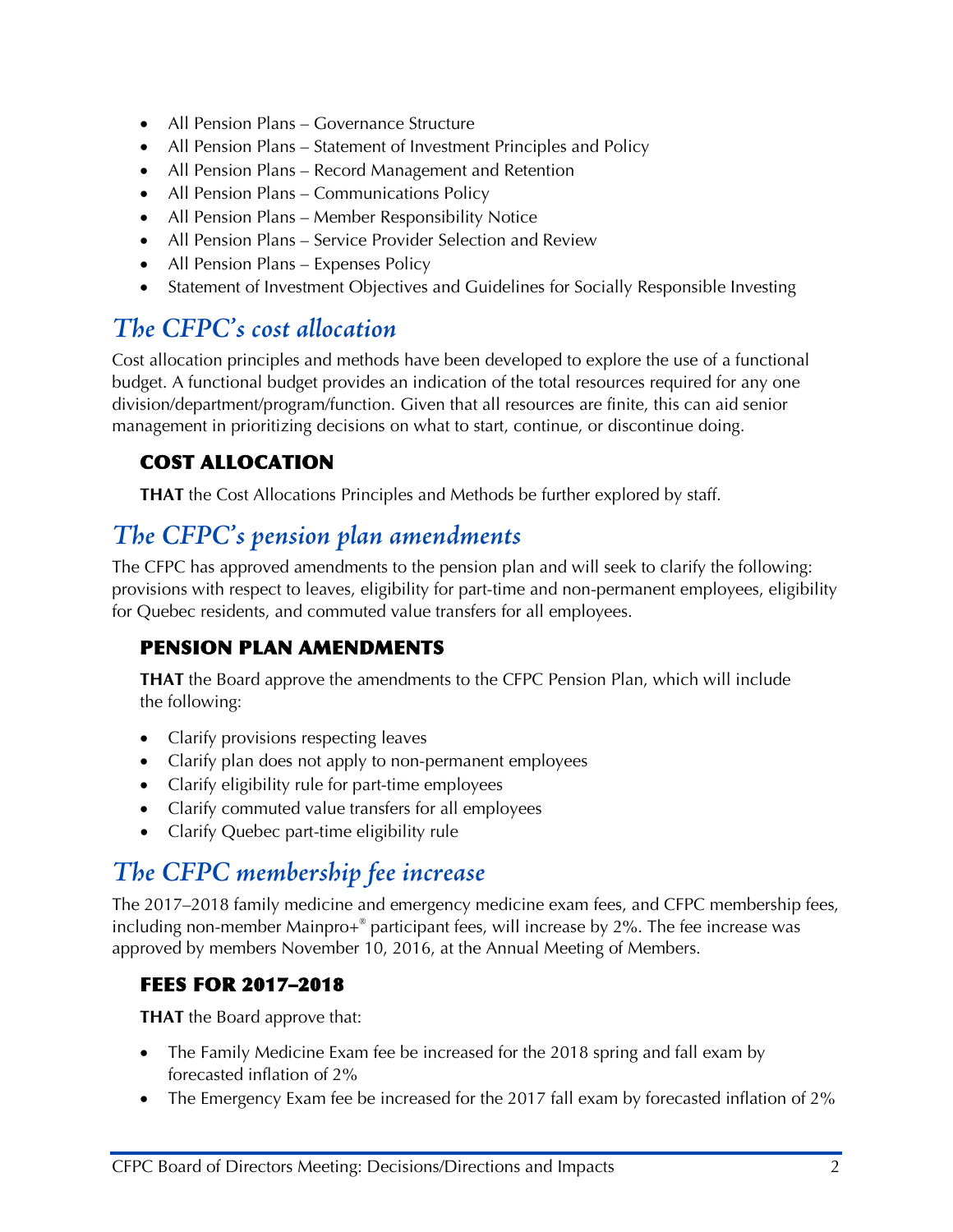- Membership Fees for each class of member be increased as of 1 June 2017 by forecasted inflation of 2%
- Non-Member Mainpro+ Participant fee be increased as of 1 June 2017 by forecasted inflation of 2%

| <b>Member Class</b>                | June 1, 2016 Fee | Proposed June 2, 2017 Fee* |
|------------------------------------|------------------|----------------------------|
| Active                             | \$807            | \$823                      |
| Active 1st Year (Resident Joining) | \$417            | \$425                      |
| Affiliate Specialist               | \$519            | \$529                      |
| Out of country                     | \$548            | \$559                      |
| Senior                             | \$548            | \$559                      |
| Sustaining                         | \$548            | \$559                      |
| Students                           | \$0              | \$0                        |
| Residents 1st year                 | \$0              | \$0                        |
| Residents 2nd year                 | \$100            | \$102                      |
| Residents 3rd year                 | \$100            | \$102                      |
| Life                               | \$0              | \$0                        |
| <b>Retired</b>                     | \$0              | \$0                        |
| Honorary                           | \$0              | \$0                        |
| Associate                          | \$100            | \$102                      |

| <b>MMP</b> | $\sim$<br>$\sim$<br>כ ו טי<br>٠. | $\sim$ $\sim$ $\sim$<br>ሖ<br>50Z5 |
|------------|----------------------------------|-----------------------------------|

| <b>Exam Type</b>          |                  |                     |
|---------------------------|------------------|---------------------|
| <b>Family Medicine</b>    | \$2,845          | \$2,902             |
| <b>Exam Type</b>          | <b>Fall 2017</b> | Proposed Fall 2018* |
| <b>Emergency Medicine</b> | \$2,849          | \$2,906             |

\* Increase of 2% year over year

## *The CFPC macro budget*

The macro budget has been approved for 2017–2018.

#### 2017-2018 DRAFT MACRO BUDGET

**THAT** the 2017–2018 Draft Macro Budget be approved.

## *Approval of reappointments*

The CFPC has reappointed the following consultants/service agencies for the 2017–2018 fiscal year. Please refer to the list below.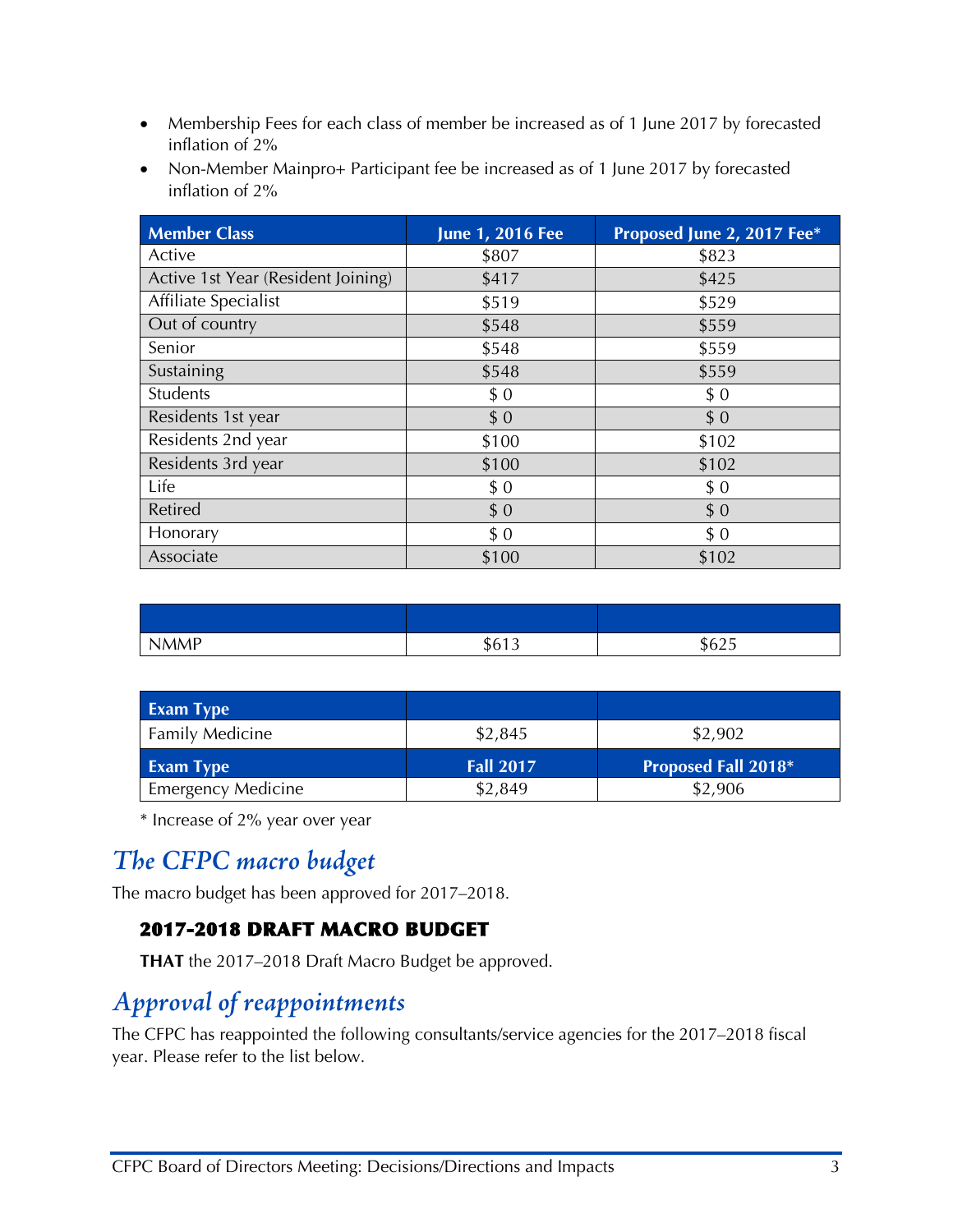#### RE-APPOINTMENTS

| Ecclesiastical         | Property and Crime Insurance                            |
|------------------------|---------------------------------------------------------|
| Encon                  | Directors & Officers Liability Insurance and Errors and |
|                        | Omissions Insurance                                     |
| Marsh Canada Ltd.      | <b>Insurance Consultants</b>                            |
| Mercer                 | Travel Accident Insurance                               |
| <b>RYAN</b>            | Sales tax consultants                                   |
| <b>Great West Life</b> | <b>Group Benefits Provider</b>                          |
| Manulife Financial     | Pension Fund Investment Administrators                  |
| Morneau Shepell        | Pension Consultants and Actuaries                       |
| PPI Financial Group    | <b>Employee Benefit Consultants</b>                     |
| Vision Travel          | <b>Travel Agent</b>                                     |

**THAT** the following re-appointments be approved for the 2017–2018 fiscal year.

## *The CFPC's signing officers for 2017–2018*

For the purpose of banking transactions, other than borrowing arrangements, the following signing officers have been approved: Dr Guillaume Charbonneau, Dr Francine Lemire, Mrs Theresa Maguire-Garber, and Mr Sandeep Kumar. For the purpose of entering into borrowing arrangements, the following have been appointed as signing officers: Dr Guillaume Charbonneau, Dr Francine Lemire, Mrs Theresa Maguire-Garber.

#### SIGNING OFFICERS

**THAT** the following be appointed as the CFPC's signing officers\* for 2016–2017 and 2017–2018:

| • Executive Committee Member                     | Dr Guillaume Charbonneau, CCFP |
|--------------------------------------------------|--------------------------------|
| • Executive Director and Chief Executive Officer | Dr Francine Lemire, CCFP, FCFP |
|                                                  |                                |

- **Executive Director, Corporate Services** Mrs Theresa Maguire-Garber
- Director, Finance and Asset Management Mr Sandeep Kumar

\*Signing Officers for the purposes of banking transactions other than borrowing agreements

**FURTHER THAT** the following be appointed as the CFPC's signing officers for 2016–2017 and 2017–2018 for the purposes of entering into any borrowing arrangements as deemed necessary by the Board of Directors:

| • Executive Committee Member                     | Dr Guillaume Charbonneau, CCFP |
|--------------------------------------------------|--------------------------------|
| • Executive Director and Chief Executive Officer | Dr Francine Lemire, CCFP, FCFP |
| • Executive Director, Corporate Services         | Mrs Theresa Maguire-Garber     |
|                                                  |                                |

## *Extending CFPC internal auditor*

CFPC's internal auditor has been extended to October 18, 2017.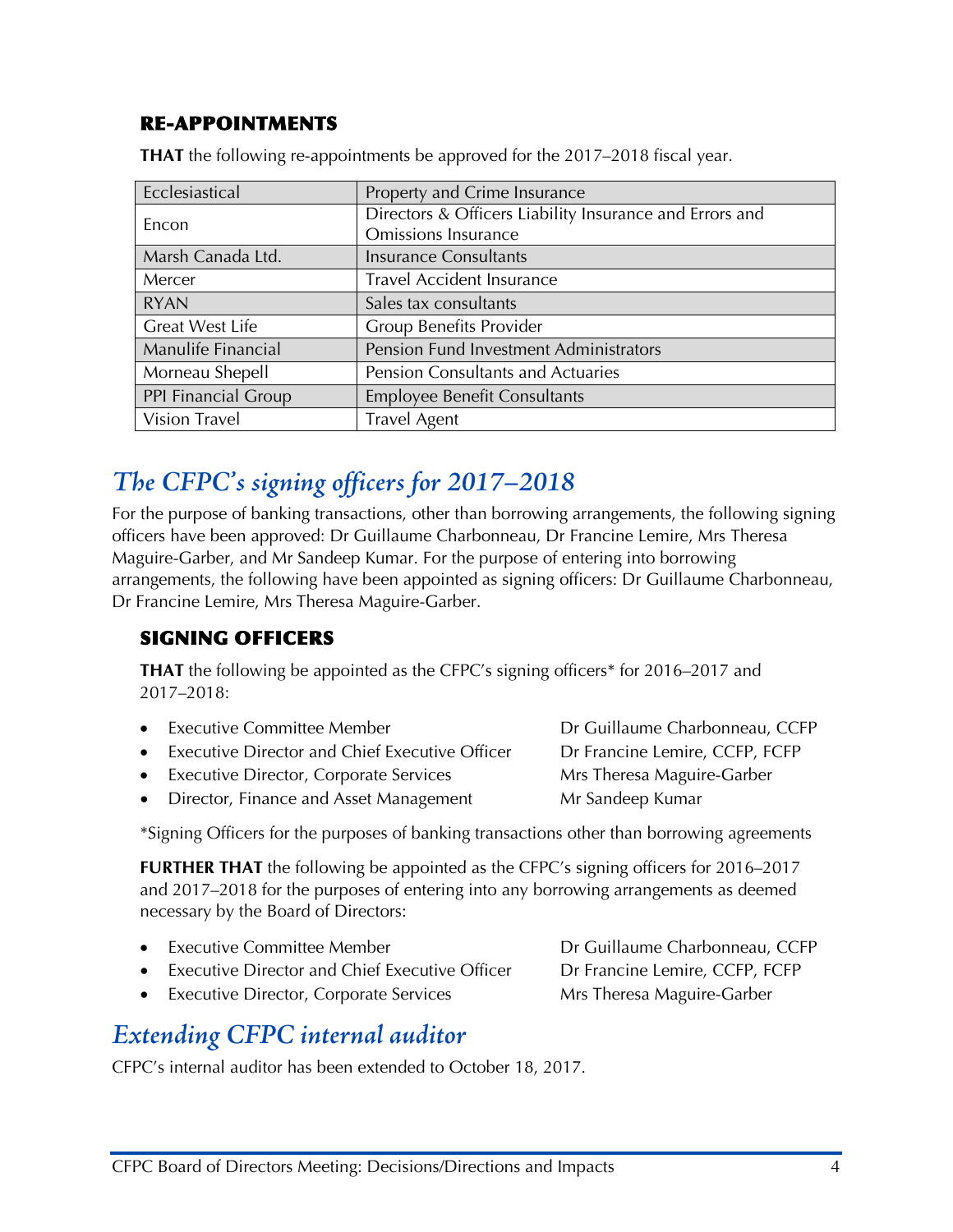#### INTERNAL AUDITOR

**THAT** the Board approve extending the term of the CFPC's Internal Auditor from October 18, 2016 to October 18, 2017 at a cost of up to \$100,000 from the Strategic Initiatives Reserve.

## *The CFPC's committee appointment*

Dr Suzanne Levitz of Montreal-Ouest, Quebec, has been approved as Chair of the Respiratory Medicine Program Committee, for a 3-year term.

#### CHAIR – RESPIRATORY MEDICINE PROGRAM COMMITTEE

**THAT** Dr Suzanne Levitz of Montreal-Ouest, Quebec be approved as Chair of the Respiratory Medicine Program Committee for a three year term beginning at the time of the 2016 Annual Meeting and ending at the time of the 2019 Annual Meeting, renewable once.

## *Board of Examiners*

The revisions to the terms of reference for the Board of Examiners have been approved. Changes will include: the addition of an observer from the Federation of Medical Regulatory Authorities of Canada, consultants in staff support, clarification to frequency of meetings, and requirements for quorum.

#### BOARD OF EXAMINERS

**THAT** the Board approve revisions to the terms of reference for the Board of Examiners related to adding an observer from the Federation of Medical Regulatory Authorities of Canada as well as some minor updates to include consultants in staff support, clarification of the frequency of meetings and requirements for quorum.